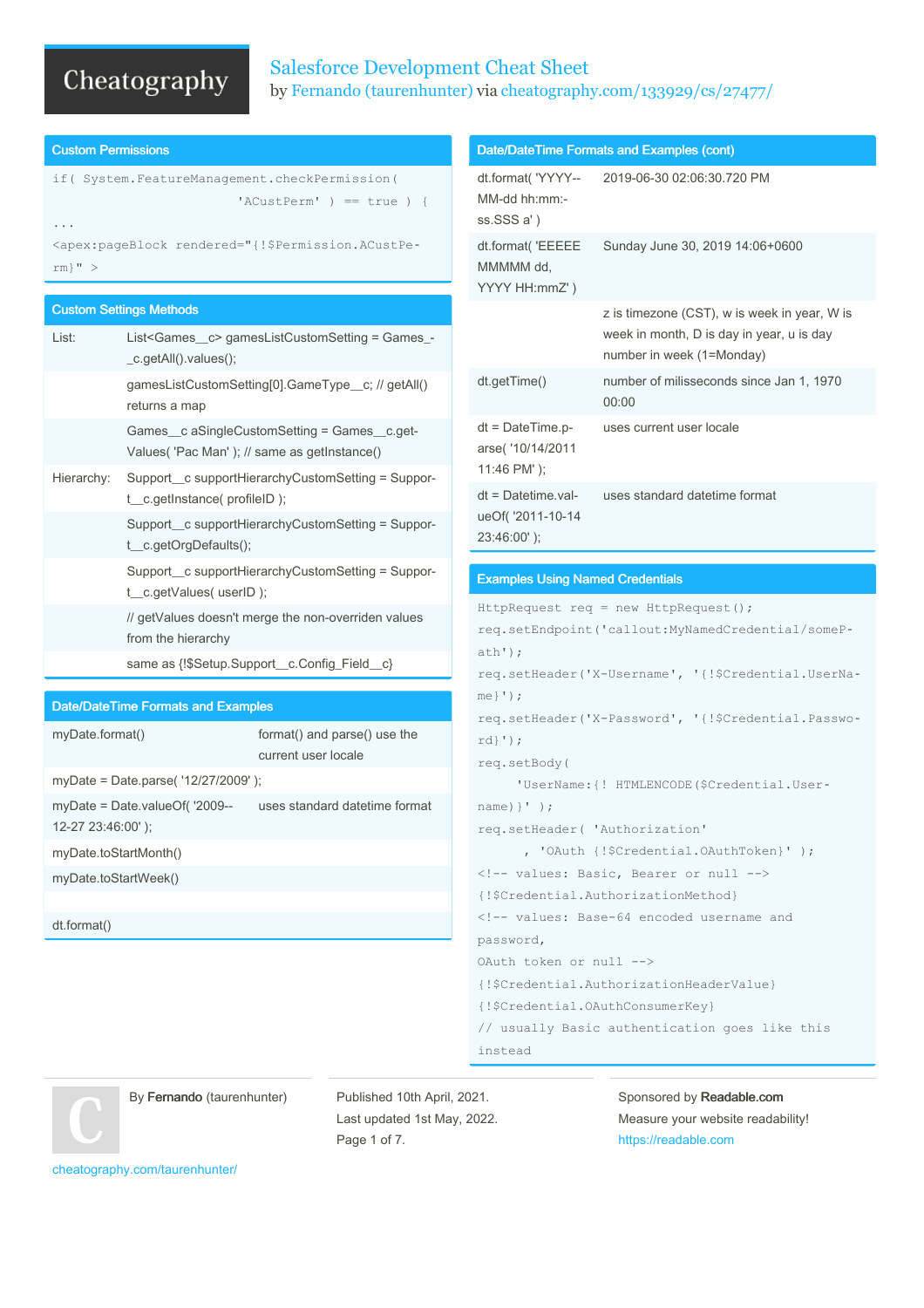Examples Using Named Credentials (cont)

of {!\$Credential.AuthorizationHeaderValue}

## Salesforce Development Cheat Sheet by Fernando [\(taurenhunter\)](http://www.cheatography.com/taurenhunter/) via [cheatography.com/133929/cs/27477/](http://www.cheatography.com/taurenhunter/cheat-sheets/salesforce-development)

## Blob headerValue = Blob.valueOf( username + ':' + password ); String authorizationHeader = 'BASIC ' + EncodingUtil.base64Encode( header‐ Value ); req.setHeader( 'Authorization', authorizatio‐ nHeader ); Test Web Service Callouts global class myWebServiceMockImpl implements WebServiceMock { global void doInvoke( Object stub , Object request , Map<String, Object> response , String endpoint, String soapAction , String requestName , String responseNS , String responseName , String responseType ) { // create/populate response element and add it // to the response parameter // this assumes responseElement type is // a WSDL-generated class response.put( 'response\_x', responseElement ); Test.setMock( WebServiceMock.class , new myWebServiceMockImpl() ); // in the test class global class myHttpCalloutMockImpl implements HttpCalloutMock { global HTTPResponse respond( HTTPRequest req ) { // create fake response, set HTTPResponse

// values, and return it

By Fernando (taurenhunter)

Published 10th April, 2021. Last updated 1st May, 2022. Page 2 of 7.

Sponsored by Readable.com Measure your website readability! <https://readable.com>

#### Test Web Service Callouts (cont)

```
Test.setMock( HttpCalloutMock.class
```
, new myHttpCalloutMockImpl()

```
);
```
#### Email Messaging

```
Messaging.SingleEmailMessage msg =
              new Messaging.SingleEmailMessage();
msg.toAddresses = new String[] {
               ...up to 100 contact/lead/user
ids... };
msg.setTargetObjectId( ...single cont/lead/user
id... );
msg.subject = 'Test msg';
msg.plainTextBody = 'Test body.';
Messaging.SingleEmailMessage[] msgList =
         new List<Messaging.SingleEmailMessage> {
msg };
Messaging.SendEmailResult[] results =
        Messaging.sendEmail( msgList );
// check results[ 0 ].success
// and results[ 0 ].errors[ 0 ].message)
Messaging.MassEmailMessage msg =
        new Messaging.MassEmailMessage();
msg.setTargetObjectIds(
      ...up to 250 cont/lead/user ids in List<I‐
D>... );
```
#### String Concatenation

```
List<String> soqlList = new List<String> {
        'SELECT ID, ', fieldList, ' FROM ...' };
String soql = String.join( soqlList, '' );
```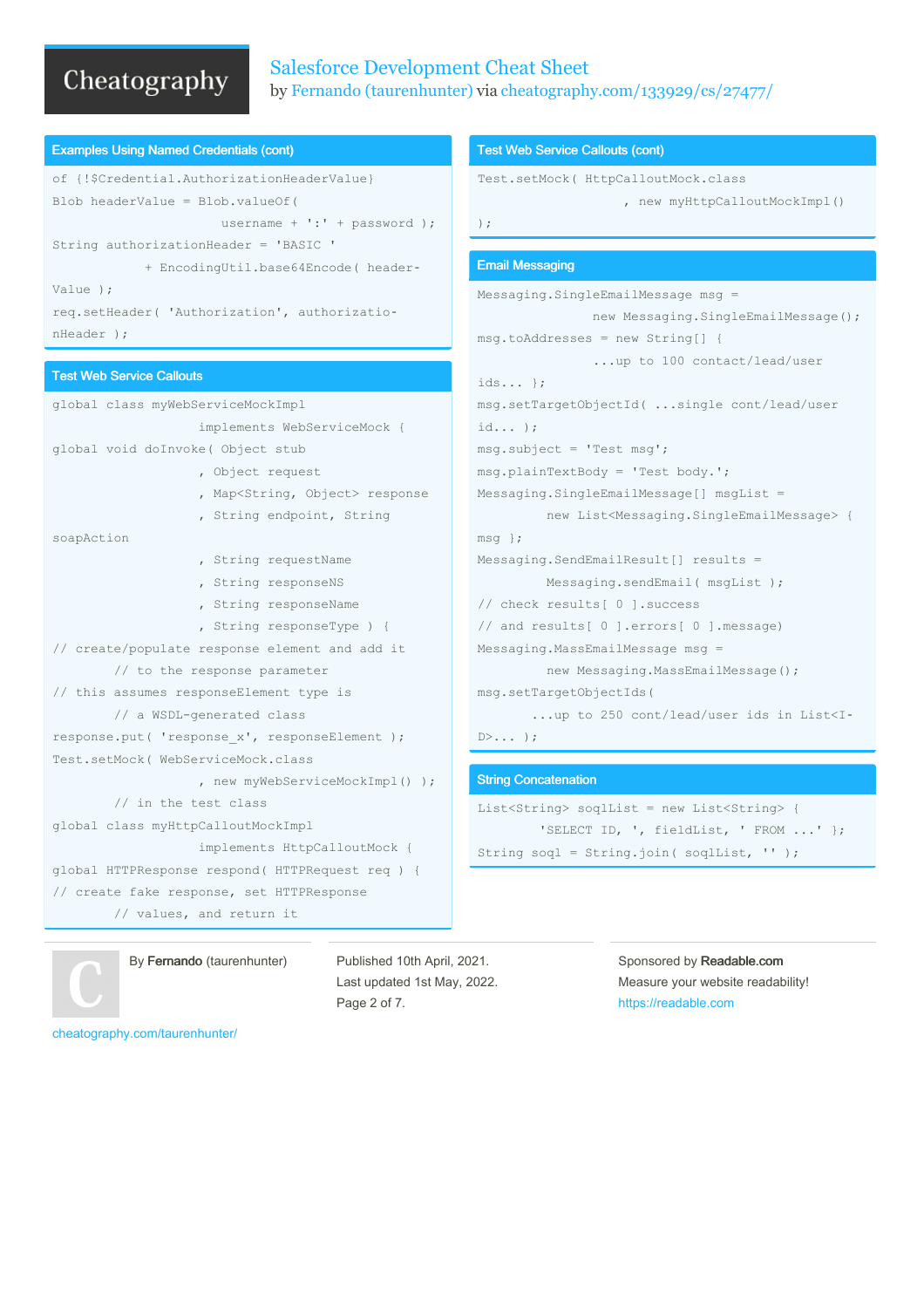### Salesforce Development Cheat Sheet by Fernando [\(taurenhunter\)](http://www.cheatography.com/taurenhunter/) via [cheatography.com/133929/cs/27477/](http://www.cheatography.com/taurenhunter/cheat-sheets/salesforce-development)

#### String Parsing with Regex

```
String template = '(0) was last updated \{1\}';
List<Object> parameters = new List<Object> {
'Universal Containers'
        , DateTime.newInstance( 2018, 11, 15 ) };
String formatted = String.format( template,
paramtrs );
Pattern ptn = Pattern.compile(
         '...some regex with capturing groups...'
) \, ;
Matcher mtr = ptn.matcher( \cdot...input string...');
for( Integer i = 0; i < \text{mtr.groupCount}(); i++) {
// NOTE: group 0 is the entire expression
String extract = mtr.qroup(i);
}
```
#### SOQL Date Functions and Formats

```
CALENDAR_YEAR(), CALENDAR_MONTH()
DAY_IN_YEAR() Feb 1st = 32
DAY IN MONTH()
DAY_IN_WEEK() Sunday = 1
WEEK IN MONTH()
WEEK IN YEAR()
YESTERDAY, TODAY, TOMORROW
LAST_X, THIS_X, NEXT_X
    where X can be (where it makes sense):
       YEAR, N_YEARS:n
       FISCAL_YEAR, N_FISCAL_YEARS:n
       FISCAL QUARTER, N_FISCAL QUARTERS:n
       QUARTER, N_QUARTERS:n
       MONTH, N_MONTHS:n
       90_DAYS, N_DAYS:n
       WEEK, N_WEEKS : n
```
#### Schema Functions

```
Record Creation with nulls or with default values
    and record ids
Map<String, Schema.SObjectType> sObjTypeMap =
   Schema.getGlobalDescribe();
Schema.SObjectType targetType =
    sObjTypeMap.get( typeName ) ;
SObject sobj = targetType.newSObject();
SObject sobj = targetType.newSObject(
    aRecordTypeId, loadDefaultsFlag );
Schema.SObjectType targetType = myObj__c.SObjec‐
tType;
myObj c m = new myObj c();
Schema.SObjectType targetType = m.getSObject‐
Type();
ID Prefix
Schema.DescribeSObjectResult dscObj = descrResult[
0 1;String objPrefix = dscObj.getKeyPrefix();
```
#### Schema Functions - Field Details

```
FieldSets
Map<String, Schema.FieldSet> fsMap =
       dscObj.fieldSets.getMap();
Fields
Schema.DescribeFieldResult dfr =
       dscObj.fields.myField c;
Schema.SObjectField fieldToken =
       mySObj__c.myField__c;
Schema.DescribeFieldResult dfr =
        fieldToken.getDescribe();
Map<String, Schema.SObjectField> fieldMap =
        Schema.SObjectType.mySObj__c.fields.get‐
Map();
Field Details
dfr.getLabel(), getName(), getDefaultValue(),
```
By Fernando (taurenhunter)

Published 10th April, 2021. Last updated 1st May, 2022. Page 3 of 7.

Sponsored by Readable.com Measure your website readability! <https://readable.com>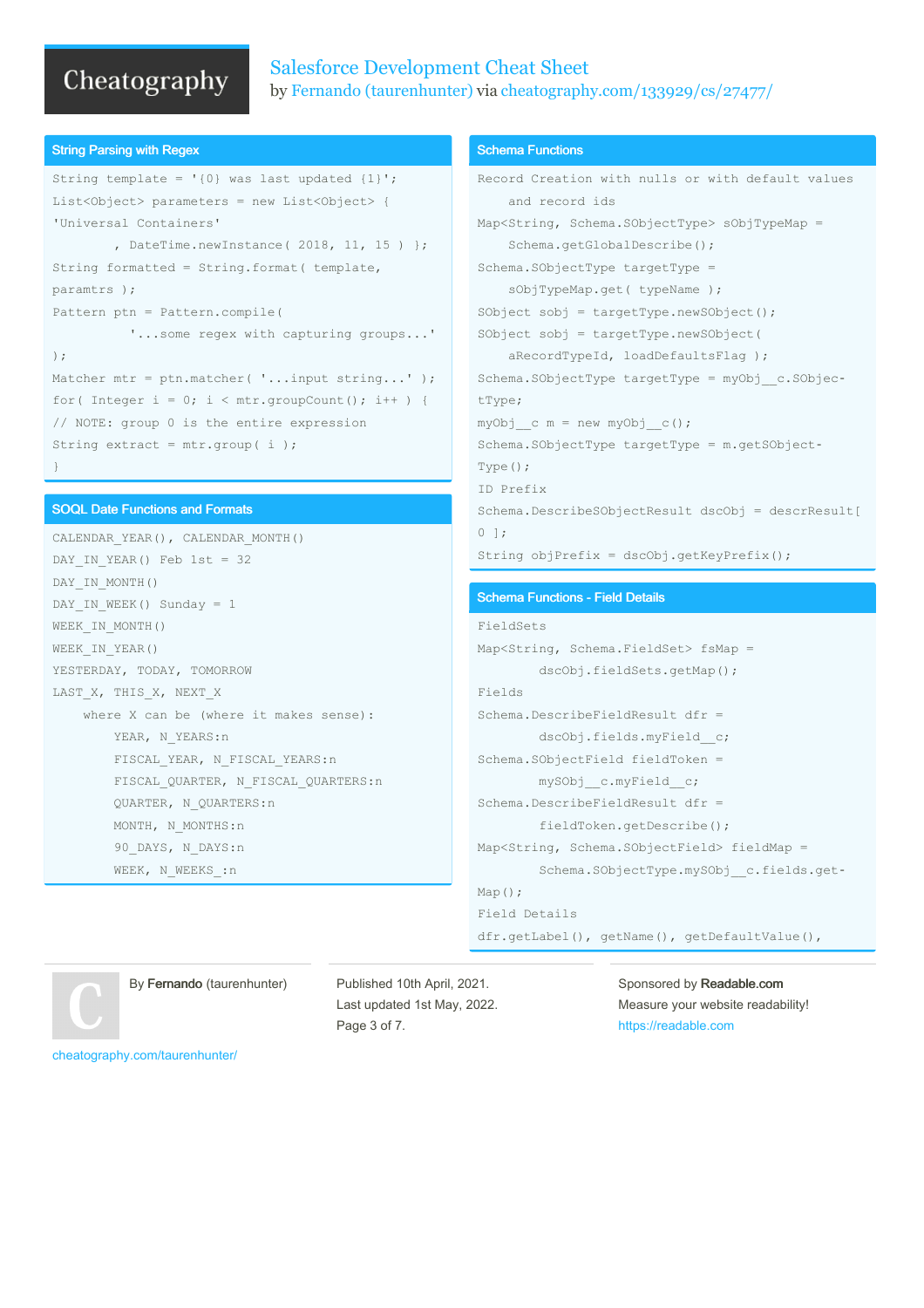## Salesforce Development Cheat Sheet by Fernando [\(taurenhunter\)](http://www.cheatography.com/taurenhunter/) via [cheatography.com/133929/cs/27477/](http://www.cheatography.com/taurenhunter/cheat-sheets/salesforce-development)

#### Schema Functions - Field Details (cont) getType(), getInlineHelpText(), ... Picklist Values List<Schema.PicklistEntry> pleList = dfr.getPicklistValues(); // pleList[ 0 ].getLabel(), getValue(), ... Schema Functions - Record Types Schema.DescribeSObjectResult[] descrResult = Schema.describeSObjects( new String[] { 'Account', 'Contact' } ); Schema.DescribeSObjectResult dscObj = descrResult[ 0 ]; List<Schema.RecordTypeInfo> recTypeList = dscObj.getRecordTypeInfos(); Map<Id, Schema.RecordTypeInfo> rTypeByIdMap = dscObj.getRecordTypeInfosById(); Map<String, Schema.RecordTypeInfo> rTypeMap = dscObj.getRecordTypeInfosByDeveloper‐ Name(); // ...getRecordTypeId() getName() getDeveloper‐ Name() Sanitizing Input HTMLEN‐ CODE() replaces HTML reserved characters, > becomes > JSENCODE() prepends escape on JS characters, ' becomes \' JSINHTMLE‐ NCODE() same as JSENCODE(HTMLENCODE(()) URLENCODE() replaces illegal characters in URLs, spaces becomes %20, ? becomes %21 myString.stripH‐ tmlTags(); removes tags from string tMap(); set; } ds}" }" />  $\}$ " > ...



By Fernando (taurenhunter)

Published 10th April, 2021. Last updated 1st May, 2022. Page 4 of 7.

Sponsored by Readable.com Measure your website readability! <https://readable.com>

### FieldSet Examples

```
Map<String, Schema.FieldSet> fsMap =
      Schema.SObjectType.Account.fieldSets.ge‐
Schema.DescribeSObjectResult d =
     Account.sObjectType.getDescribe();
Map<String, Schema.FieldSet> fsMap =
     d.fieldSets.getMap();
Schema.FieldSet fs2 = Schema.SObjectType.Account
      .fieldSets.myFieldSetName;
public List<Schema.FieldSetMember> fldList { get;
fldList = SObjectType.mySObject.FieldSets
      .myFieldSetName.getFields();
// fieldSet methods: getName() getLabel()
<apex:pageBlockTable value="{!productLineItems}"
      var="qli" >
<apex:repeat value="{!$ObjectType.QuoteLineItem
      .FieldSets.Sales Forecast Page Detail Fiel-
      var="f" >
   <apex:column value="{!qli[ f ]}"
    rendered="{! FIND( f, editableFieldList ) <= 0
   <apex:column
    rendered="{! FIND( f, editableFieldList ) > 0
       <apex:facet name="header">{!f.label}
       </apex:facet>
       <apex:inputField value="{!qli[ f ]}" />
   </apex:column>
</apex:repeat>
```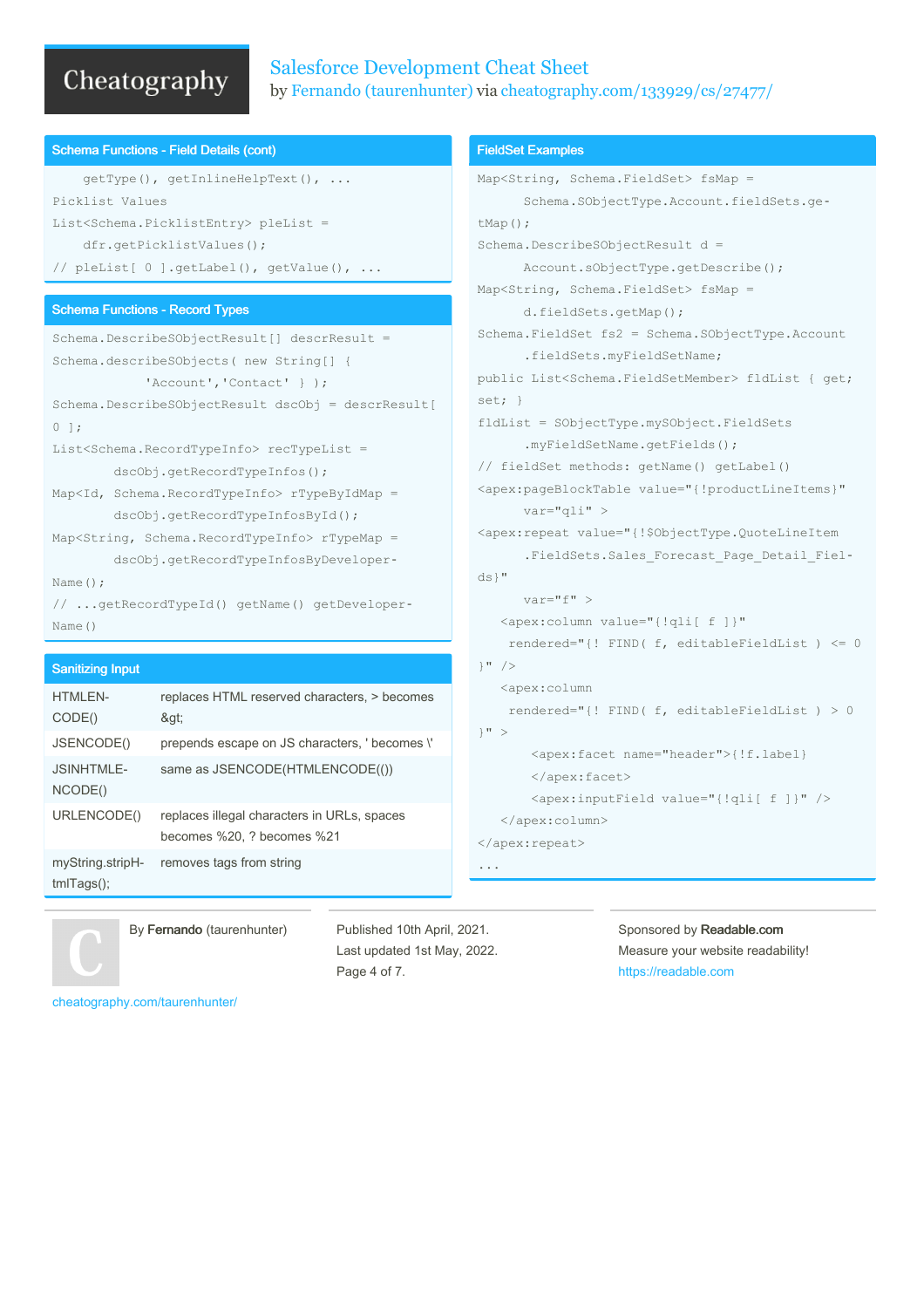## Salesforce Development Cheat Sheet by Fernando [\(taurenhunter\)](http://www.cheatography.com/taurenhunter/) via [cheatography.com/133929/cs/27477/](http://www.cheatography.com/taurenhunter/cheat-sheets/salesforce-development)

```
VisualForce TabPanel (alternative 1)
<apex:tabPanel id="theTabPanel" switchType="server" value="{!v‐
arSelectedTab}" >
  <apex:tab id="tabOne" label="One" name="name1" >
     ...content for tab one...
// in the controller...
public String varSelectedTab {
  get;
  set {
    // save data from tab, stop tab change if failed saving
    if( varSelectedTab == null || saveData() == true ) {
       varSelectedTab = value;
    }
  }
}
// Apex to change the active tab: varSelectedTab = "name1";
varSelectedTab = 'name1';
VisualForce TabPanel (alternative 2)
<apex:actionFunction name="changedTabJS" action="{!changedTa‐
b}" reRender="divContainingTabPanel,errorMsgPanel" >
  <apex:param name="tabName" assignTo="{!clickedTab}"
value="" />
</apex:actionFunction>
<apex:tabPanel id="theTabPanel" switchType="client" selectedT‐
ab="name1" value="{!varSelectedTab}" >
  <apex:tab id="tabOne" label="One" name="name1" onTabEnte‐
r="changedTabJS( 'name1' );return false;" >
    ...content for tab one...
// in the controller...
public PageReference changedTab() {
  saveData();
  if( ApexPages.getMessages().size() <= 0 ) {
    // allow tab to change if no errors
    varSelectedTab = clickedTab;
  }
  return null;
                                                                      VisualForce apex:CommandButton with parameters
                                                                      <apex:commandButton value=... action=...
                                                                                               reRender="someDummyDivOrPage‐
                                                                      Block" >
                                                                      <apex:param name=... value="{!...}"
                                                                                               assignTo="{!...}" />
                                                                      VisualForce apex:ActionSupport with parameters
                                                                      <apex:inputField value=...
                                                                      <apex:actionSupport event="onchange"
                                                                                                   action="{!...}" reRend‐
                                                                      er=\ldots ><apex:param name=... value="{!...}"
                                                                                                   assignTo="{!...}" />
                                                                      VisualForce Link/Format with Param Examples
                                                                      <apex:outputLink value="http://google.com/search">Search Google
                                                                         <apex:param name="q" value="{!contact.name}"/>
                                                                         <!-- this will append the q parameter to the URL -->
                                                                      <apex:outputText value="Formatted time now: {0, date, yyyy.MM.dd
                                                                      G 'at' HH:mm:ss z}">
                                                                        <apex:param value="{! NOW() }" />
                                                                      <apex:outputText value="{0, number, ###,###,##0.00}">
                                                                         <apex:param value="{!Account.AnnualRevenue}" />
                                                                      <apex:outputText value="{0, number, currency}">
                                                                      Custom HTML Attributes in VisualForce
                                                                      <apex:outputPanel layout="block" html-data-role="panel" html-data-
                                                                      id="menu">
                                                                      becomes <div data-id="menu" data-role="panel">
                                                                      Blank Space
                                                                      .
                                                                      .
                                                                      .
                                                                      Global Variables - URL Examples
```
}

// Apex to change the active tab:

varSelectedTab = "name1";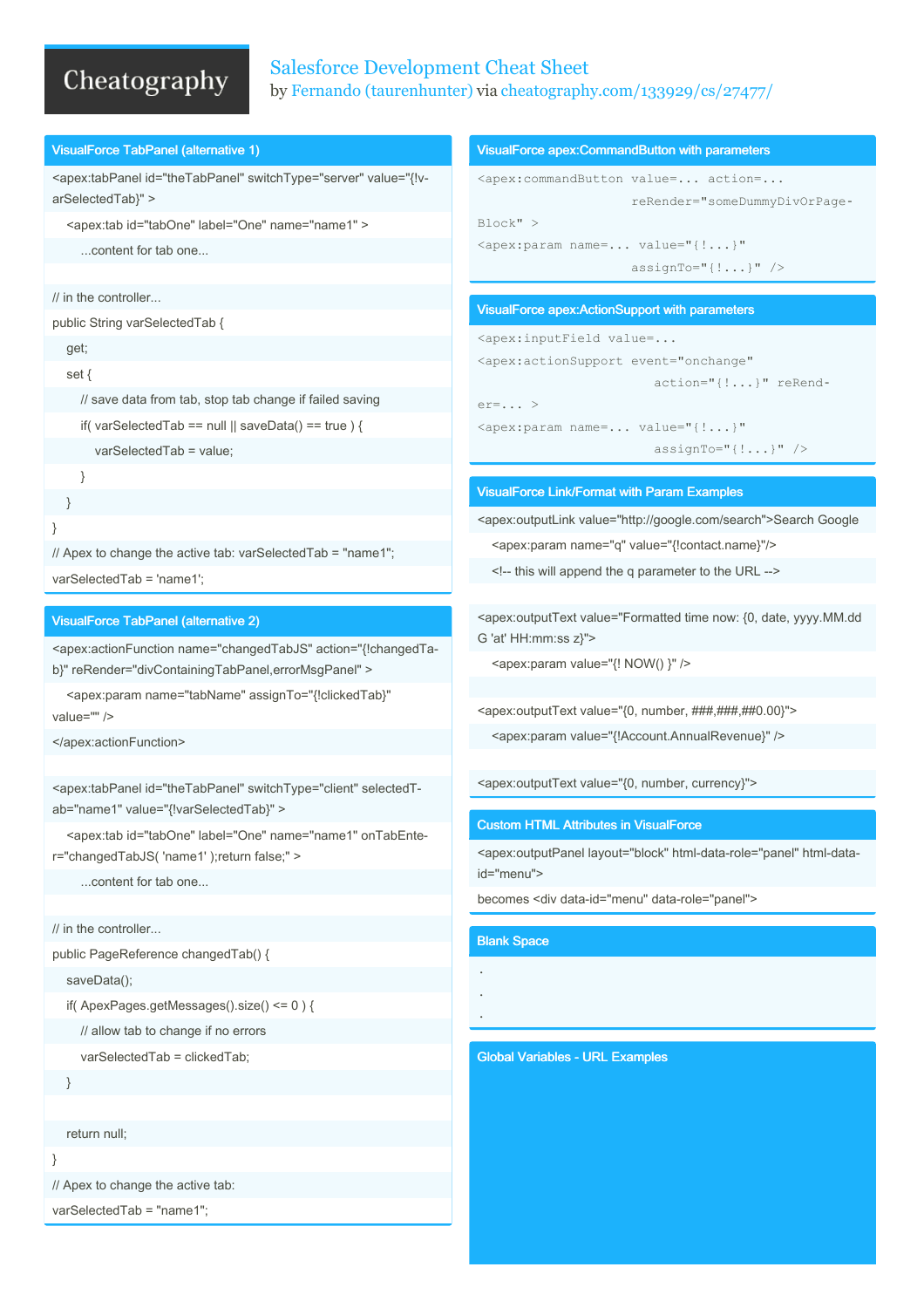| By Fernando (taurenhunter) | Published 10th April, 2021. | Sponsored by Readable.com                       |
|----------------------------|-----------------------------|-------------------------------------------------|
|                            |                             |                                                 |
|                            | ordID)                      |                                                 |
|                            |                             | , 'cancelURL'='/apex/EditMeasurements?id='+rec- |
|                            | cordID                      |                                                 |
|                            |                             | , 'saveURL'='/apex/EditMeasurements?id='+re-    |
|                            |                             | , 'retURL'=\$CurrentPage.URL                    |
|                            |                             | , 'CF00N3h00000HjxMj'=theRecord.Name            |
|                            |                             | , ['CF00N3h00000HjxMj lkid'=recordID            |
|                            |                             | URLFOR (\$Action.Measurement c.New, null        |
|                            |                             | { !URLFOR (\$Action.mySObject c.New) }          |
|                            |                             | {!\$Action[ 'mySObject c' ].New}                |
|                            |                             | \$Site.BaseUrl path prefix not ending with a /  |

Last updated 1st May, 2022. Page 5 of 7.

Measure your website readability! <https://readable.com>